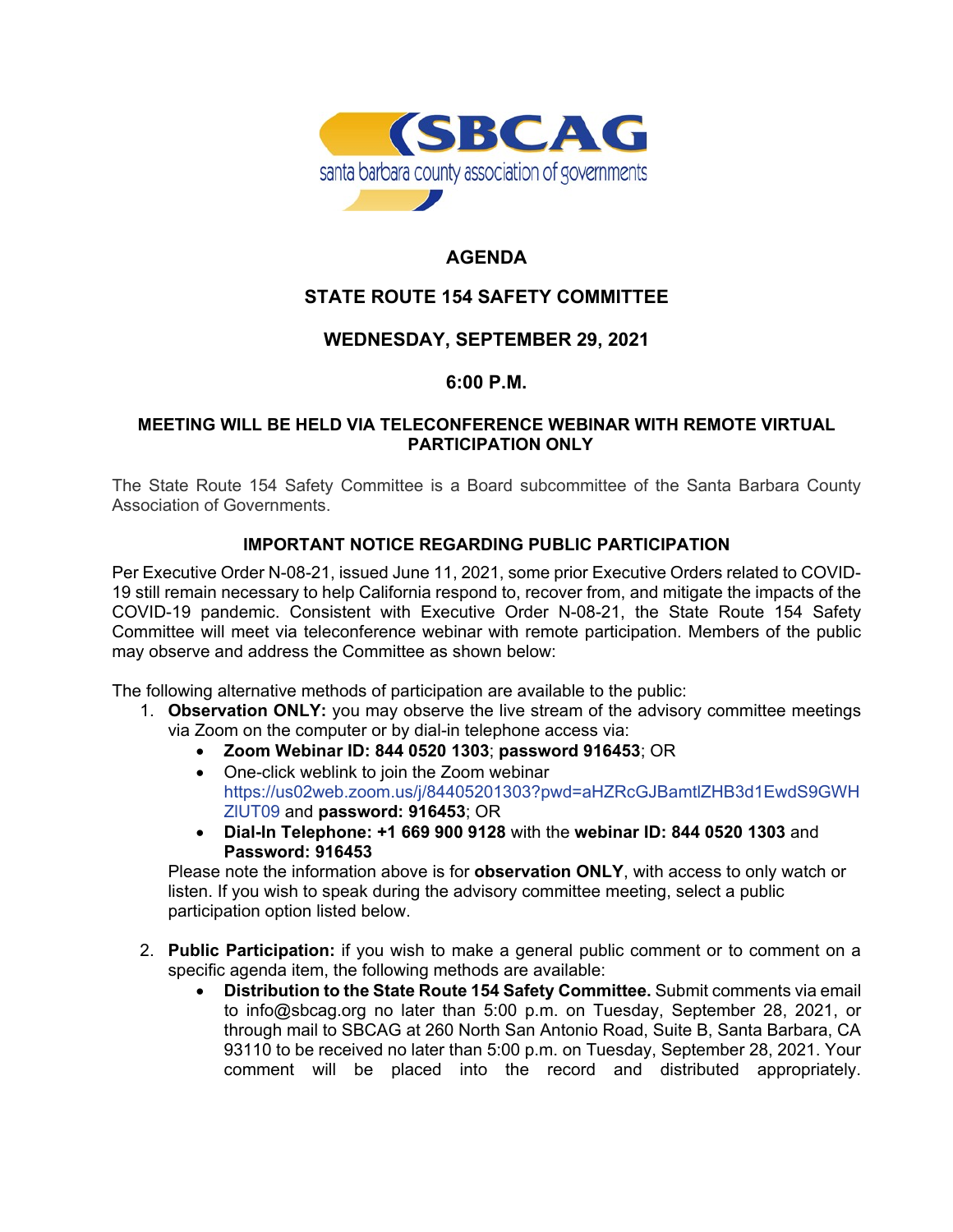- **By ZOOM.**
	- i. **Webinar:** Individuals wishing to view and provide public comment during the Board meeting through the Zoom application may join by clicking this link at the appointed time:

[https://us02web.zoom.us/j/84405201303?pwd=aHZRcGJBamtlZHB3d1Ewd](https://us02web.zoom.us/j/84405201303?pwd=aHZRcGJBamtlZHB3d1Ewd%09S9GWHZlUT09) [S9GWHZlUT09;](https://us02web.zoom.us/j/84405201303?pwd=aHZRcGJBamtlZHB3d1Ewd%09S9GWHZlUT09) and **password**: 916453

Members of the public wishing to be called on for public comment should click on the "Raise Hand" button on zoom when the item they wish to speak on has begun. When the chair calls for public comment, the clerk will announce you and will unmute your microphone. Comments from the public are limited to 3 minutes per speaker. The public will not be able to share their video or screen.

ii. **Telephone:** Individuals wishing to give public comment via phone are asked to call the number below at least 10 minutes prior to the start of the meeting at 5:20 p.m. **Dial-in:** +**1 669 900 9128; Meeting ID: 844 0520 1303** then #, when prompted for a participant ID, press #, and when prompted for a **meeting password dial**: **916453** then #. PLEASE MUTE YOUR PHONE UNTIL YOU ARE CALLED TO SPEAK. If you do not have a mute button, you may mute by pressing the star key followed by the number six (\*6). You can unmute by pressing the same keys  $(*6)$ . To "raise your hand" on the phone, dial \*9 when the item you wish to speak on has begun. When the chair calls for public comment, the clerk will announce you and you will unmute your microphone. Comments from the public are limited to 3 minutes per speaker.

Further information on agenda items can be obtained by contacting SBCAG by email at [info@sbcag.org](mailto:info@sbcag.org) or by telephone at (805) 961-8900. The State Route 154 Safety Committee may consider items out of sequence at the discretion of the Chair. Any disclosable public records related to an open session item on a regular meeting agenda and distributed by the Committee Clerk to all or a majority of the members of the State Route 154 Safety Committee less than 72 hours prior to that meeting are available for inspection by contacting SBCAG by email or via the Internet at: [http://www.sbcag.org/meetings.html.](http://www.sbcag.org/meetings.html)

In compliance with the Americans with Disabilities Act, individuals needing special accommodations to participate in the meeting should contact SBCAG at least three working days prior to the scheduled meeting. Information on Zoom accessibility features are available on their website at: [https://zoom.us/accessibility.](https://zoom.us/accessibility)

|    | Item                                                             | <b>Action</b> | <b>Person Responsible</b>                                                                                                              |
|----|------------------------------------------------------------------|---------------|----------------------------------------------------------------------------------------------------------------------------------------|
|    | <b>Call to order and Introductions</b><br>$(10 \text{ minutes})$ |               | Joan Hartmann, Chair, Santa<br><b>Barbara County Association of</b><br>Governments State Route 154 Safety<br>Committee                 |
|    | <b>Pledge of Allegiance</b>                                      |               | Marjie Kirn, Executive Director, Santa<br><b>Barbara County Association of</b><br>Governments                                          |
| 3) | <b>Meeting Summary of December 19,</b><br>2019                   | Approve       | Lauren Bianchi Klemann,<br>Government Affairs/Public Information<br>Manager, Santa Barbara County<br><b>Association of Governments</b> |